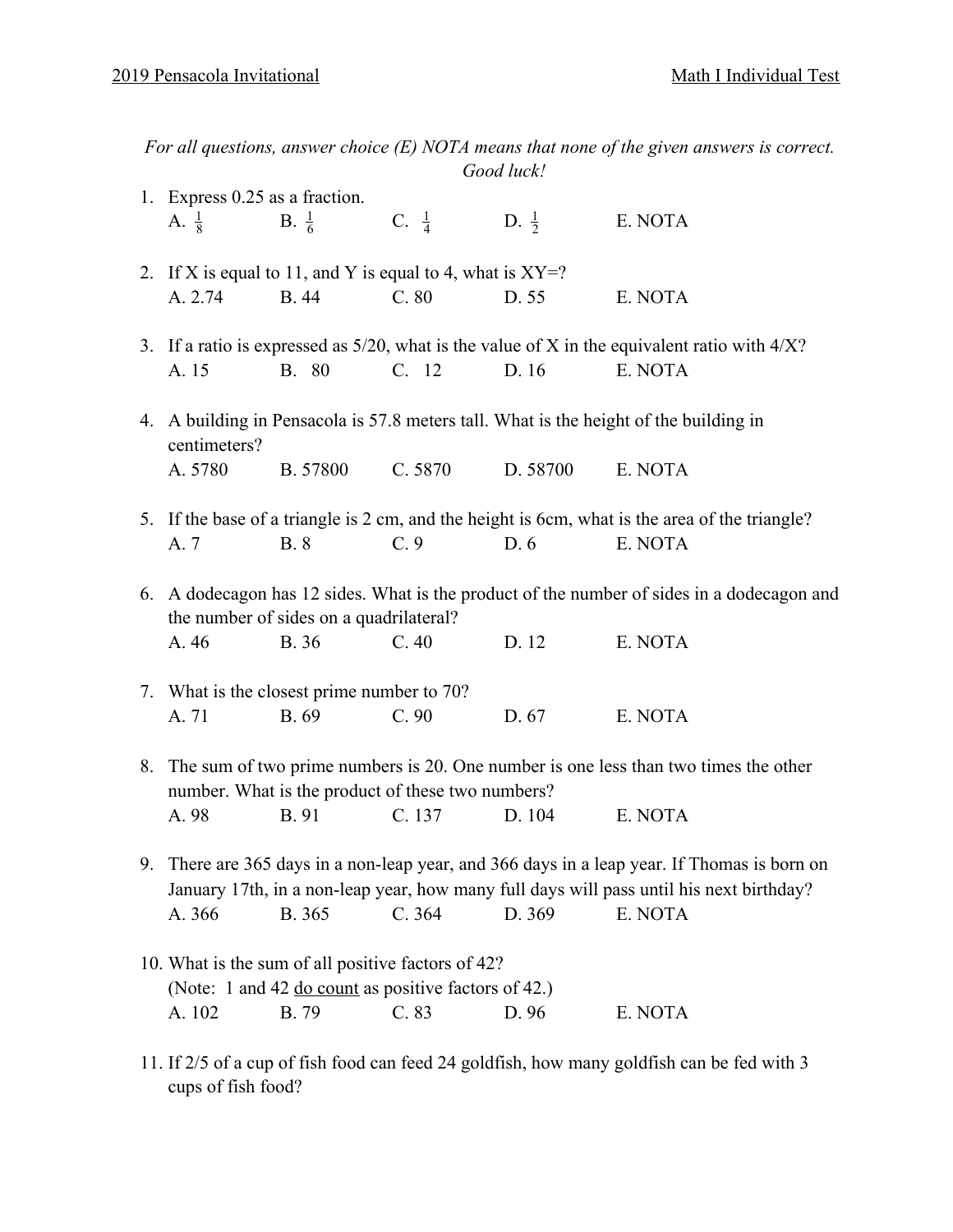|  | A. 120 | B. 144 | C.180 | D. 168 | E. NOTA |
|--|--------|--------|-------|--------|---------|
|--|--------|--------|-------|--------|---------|

- 12. Ami has 37 apples and 45 Oreos. If Ami eats all of the Oreos, but only eats 40% of the apples, how many apples, to the nearest whole number, does she have left? A. 19 B. 14.8 C. 18 D. 15 E. NOTA
- 13. From an 8x8x8 cube, a 2x2x2 cube is removed from each corner. What fraction of the 8x8x8 cube is removed? A.  $\frac{1}{4}$  $\rm B. \frac{1}{8}$  $C. \frac{1}{2}$ D.  $\frac{3}{32}$ E. NOTA
- 14. Assume that one gallon of water weighs 5 pounds, and that it has a volume of .5 cubic meters. What is the weight, in pounds, of 4 gallons of water? A. 20 B. 2.5 C. 28.6 D. 49.7 E. NOTA
- 15. What is the sum of 13 and its square? A. 180 B. 182 C. 24 D. 79 E. NOTA
- 16. The sum of the first N even numbers from zero is 20. What is the largest even number in the sequence?

| B. 12<br>A. 8 | C. 6 | D.20 | E. NOTA |
|---------------|------|------|---------|
|---------------|------|------|---------|

- 17. Given: 1 mile  $=$  5280 feet  $=$  8 furlongs. A horse's average speed in a 6-furlong race is 40 feet per second. How long, in seconds, does the horse take to complete this race? A. 94 sec B. 96 sec C. 99 sec D. 100 sec E. NOTA
- 18. What number is 7 less than 10 divided by 10? A. –7 B. –6 C. –5 D. –4 E. NOTA
- 19. A snake sheds 20% of his skin per hour. After the skin is completely shed, it takes 4 hours to regrow his new skin. What is the total number of minutes elapsed from the start to finish of the process? A. 120 B. 540 C. 280 D. 175 E. NOTA
- 20. A traffic light turns green every 30 seconds. How long will it take, in minutes, for the traffic light to turn green 20 times, if the light starts on green. A. 20 B. 10 C. 60 D. 15 E. NOTA

| 21. $4 \times 4^4 =$ |                                     |  |
|----------------------|-------------------------------------|--|
|                      | A. 64 B. 16 C. 1024 D. 1064 E. NOTA |  |